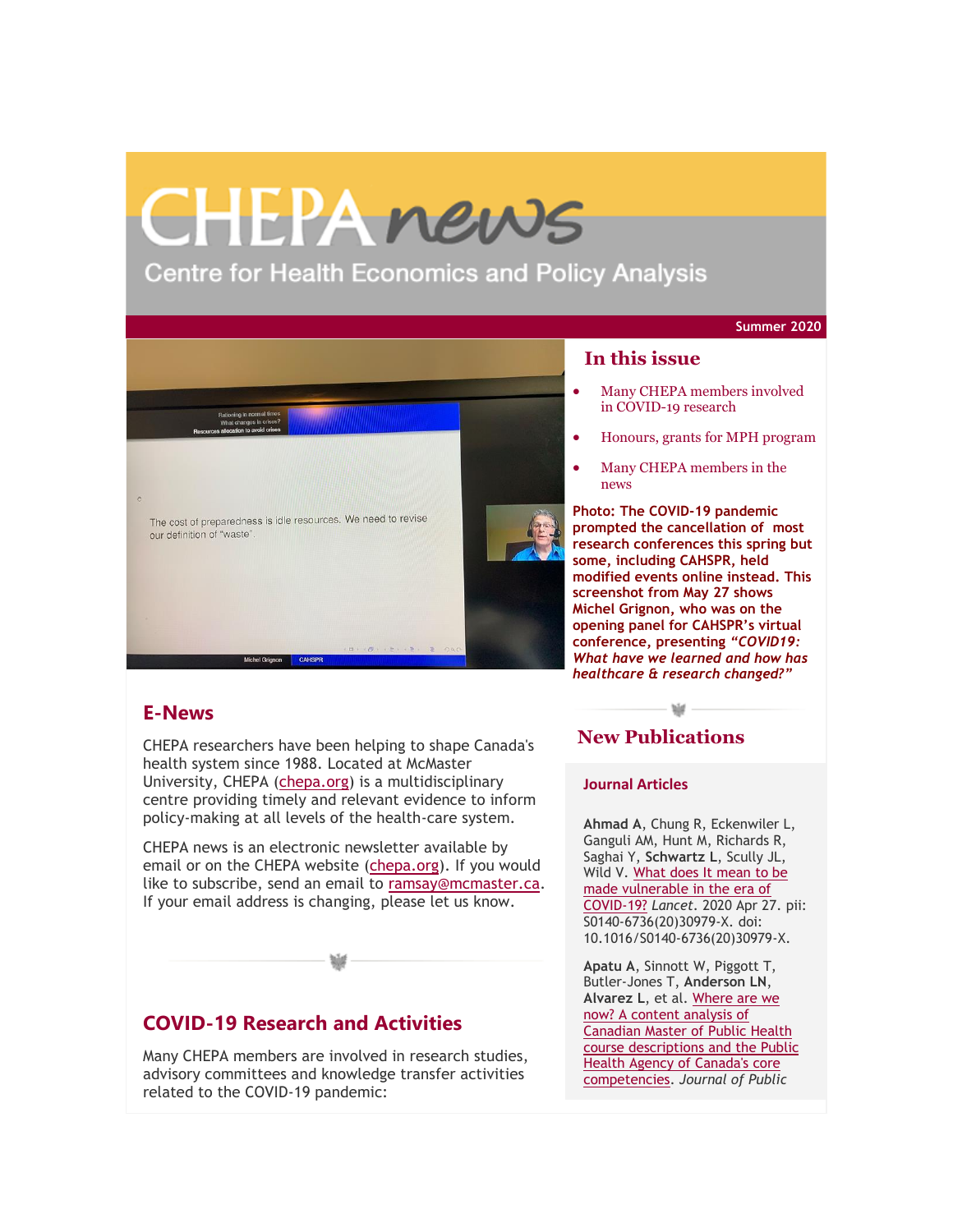**• [Elizabeth](https://newsletters.cubiclefugitive.com/t/y-l-uhskid-gkhitzlj-d/) Alvarez** leads a group of investigators that includes **[Emma](https://newsletters.cubiclefugitive.com/t/y-l-uhskid-gkhitzlj-h/) Apatu**, **Ellen [Amster](https://newsletters.cubiclefugitive.com/t/y-l-uhskid-gkhitzlj-k/)**, **[Katherine](https://newsletters.cubiclefugitive.com/t/y-l-uhskid-gkhitzlj-u/)**

**[Boothe,](https://newsletters.cubiclefugitive.com/t/y-l-uhskid-gkhitzlj-u/)** McMaster pathology professor Dr. Mark Loeb, Health Policy PhD student **Ahmed Belal,** and Master of Public Health student **Stephanie Hopkins** in research that is registered with the World Pandemic Research Network. Their study, "*Physical [distancing](https://newsletters.cubiclefugitive.com/t/y-l-uhskid-gkhitzlj-o/) policies and their effect on the [epidemiology](https://newsletters.cubiclefugitive.com/t/y-l-uhskid-gkhitzlj-o/) of COVID-19: A multinational [comparative](https://newsletters.cubiclefugitive.com/t/y-l-uhskid-gkhitzlj-o/) study*," is addressing social distancing policies (and related policies) and the epidemiology of COVID.

- As well, Alvarez won an award from the National Science Foundation-funded Social Science Extreme Events Research (SSEER) Network and the CONVERGE facility housed at the Natural Hazards Center at the University of Colorado Boulder for a study entitled *"Policy [Frameworks](https://newsletters.cubiclefugitive.com/t/y-l-uhskid-gkhitzlj-b/) and Impacts on the [Epidemiology](https://newsletters.cubiclefugitive.com/t/y-l-uhskid-gkhitzlj-b/) of COVID-19", COVID-19 Working Groups for Public Health and Social [Sciences](https://newsletters.cubiclefugitive.com/t/y-l-uhskid-gkhitzlj-b/) [Research.](https://newsletters.cubiclefugitive.com/t/y-l-uhskid-gkhitzlj-b/)*

• **[Andrew](https://newsletters.cubiclefugitive.com/t/y-l-uhskid-gkhitzlj-n/) Costa**, the Schlegel Research Chair in Clinical Epidemiology & Aging, is involved in COVID research on multiple fronts. He is:

- Nominated Principal Investigator of COREG, the McMaster regional (including Kitchener-Waterloo, Hamilton and Niagara) inpatient and outpatient COVID-19 patients registry, which collects case data on confirmed COVID-19 hospital inpatients, as well as positive outpatients, in collaboration with the WHO International Severe Acute Respiratory and Emerging Infection Consortium (ISARIC). The information gathered through the research, which is supported by a [grant](https://newsletters.cubiclefugitive.com/t/y-l-uhskid-gkhitzlj-p/) from the Canadian [Institutes](https://newsletters.cubiclefugitive.com/t/y-l-uhskid-gkhitzlj-p/) of Health Research (CIHR) informs rapid decision-making and projections, sub-studies, extensions, and linkage.

- Working with the Ontario Ministry of Health and Longterm Care and Public Health Ontario to analyze nursing home COVID data.

- Working with the Ministry of Health (MOH) to re-create and analyze a retirement home cohort linked to COVID data. *"COVID-19: Secondary Analyses of Ontario COVID-19 Data to Inform Planning and Response for Priority Populations"* informs questions that may help current and future preventative policies and interventions.

- Part of the large Canadian Longitudinal Study on Aging (CLSA)'s COVID-19 study. It draws from the 50,000 Canadians who are participating in the broader CLSA study to examine the experiences of older adults during the pandemic -- how they cope, the impacts on their physical and mental health, and changes to how they access health-care services.

• **Michel [Grignon](https://newsletters.cubiclefugitive.com/t/y-l-uhskid-gkhitzlj-x/)**, who has previously researched and published extensively about long-term care insurance, *Health Management and Practice*. 2020. May 4.

**Alvarez E**, Sutton A, Barton B, Vaidya S. Evaluating a [group-based](https://newsletters.cubiclefugitive.com/t/y-l-uhskid-gkhitzlj-dl/) Yoga of Stress [Resilience](https://newsletters.cubiclefugitive.com/t/y-l-uhskid-gkhitzlj-dl/) program: A pragmatic [before-after](https://newsletters.cubiclefugitive.com/t/y-l-uhskid-gkhitzlj-dl/) [interventional](https://newsletters.cubiclefugitive.com/t/y-l-uhskid-gkhitzlj-dl/) study protocol. *BMJ Open. 2020. 1*0:e035862.

**Balderrama F**, **Schwartz LJ**, **Longo CJ**. [When](https://newsletters.cubiclefugitive.com/t/y-l-uhskid-gkhitzlj-dr/) are [Pharmaceuticals](https://newsletters.cubiclefugitive.com/t/y-l-uhskid-gkhitzlj-dr/) Priced Fairly? An Alternative [Risk-Sharing](https://newsletters.cubiclefugitive.com/t/y-l-uhskid-gkhitzlj-dr/) Model for [Pharmaceutical](https://newsletters.cubiclefugitive.com/t/y-l-uhskid-gkhitzlj-dr/) Pricing. *Health Care Analysis*. 2020. 28, 21–136.

Barbera L, Sutradhar R, **Seow H**, Earle CC, Howell D, Mittmann N, Li Q, Thiruchelvam D. [Impact](https://newsletters.cubiclefugitive.com/t/y-l-uhskid-gkhitzlj-dy/) of [standardized](https://newsletters.cubiclefugitive.com/t/y-l-uhskid-gkhitzlj-dy/) Edmonton Symptom [Assessment](https://newsletters.cubiclefugitive.com/t/y-l-uhskid-gkhitzlj-dy/) System use on emergency [department](https://newsletters.cubiclefugitive.com/t/y-l-uhskid-gkhitzlj-dy/) visits and [hospitalization:](https://newsletters.cubiclefugitive.com/t/y-l-uhskid-gkhitzlj-dy/) Results of a [population-based](https://newsletters.cubiclefugitive.com/t/y-l-uhskid-gkhitzlj-dy/) retrospective [matched](https://newsletters.cubiclefugitive.com/t/y-l-uhskid-gkhitzlj-dy/) cohort analysis. *JCO Oncology Practice*. 2020. May 28:JOP1900660.

Brown KA, Jones A, Daneman N, Chan AK, Schwartz KL, Garber GE, **Costa A**, Stall NM. [Association](https://newsletters.cubiclefugitive.com/t/y-l-uhskid-gkhitzlj-dj/) between nursing home [crowding](https://newsletters.cubiclefugitive.com/t/y-l-uhskid-gkhitzlj-dj/) and [COVID-19](https://newsletters.cubiclefugitive.com/t/y-l-uhskid-gkhitzlj-dj/) infection and [mortality](https://newsletters.cubiclefugitive.com/t/y-l-uhskid-gkhitzlj-dj/) in Ontario, [Canada.](https://newsletters.cubiclefugitive.com/t/y-l-uhskid-gkhitzlj-dj/) *medRxiv.* 2020.06.23.20137729. (PREPRINT)

**Burrows KE**, **Abelson J**, Miller PA, **Levine M, Vanstone M.** [Understanding](https://newsletters.cubiclefugitive.com/t/y-l-uhskid-gkhitzlj-dt/) health professional role [integration](https://newsletters.cubiclefugitive.com/t/y-l-uhskid-gkhitzlj-dt/) in complex adaptive systems: A [multiple-case](https://newsletters.cubiclefugitive.com/t/y-l-uhskid-gkhitzlj-dt/) study of physician [assistants](https://newsletters.cubiclefugitive.com/t/y-l-uhskid-gkhitzlj-dt/) in [Ontario,](https://newsletters.cubiclefugitive.com/t/y-l-uhskid-gkhitzlj-dt/) Canada. *BMC Health Services Research*. 2020. April 29;20(1):365.

Cox JL, Parkash R, Foster GA, **Xie**  F, et al; IMPACT-AF Investigators. Integrated [Management](https://newsletters.cubiclefugitive.com/t/y-l-uhskid-gkhitzlj-di/) Program Advancing [Community](https://newsletters.cubiclefugitive.com/t/y-l-uhskid-gkhitzlj-di/) Treatment of Atrial Fibrillation [\(IMPACT-AF\):](https://newsletters.cubiclefugitive.com/t/y-l-uhskid-gkhitzlj-di/) A cluster [randomized](https://newsletters.cubiclefugitive.com/t/y-l-uhskid-gkhitzlj-di/) trial of a [computerized](https://newsletters.cubiclefugitive.com/t/y-l-uhskid-gkhitzlj-di/) clinical decision [support](https://newsletters.cubiclefugitive.com/t/y-l-uhskid-gkhitzlj-di/) tool. *American Heart Journal*. 2020. March 13. (224) 35- 46.

D'Amico RS, Baum G, Serulle Y, Silva D, Smith ML, Wallack RA, Ellis JA, Levine M, et al. A [roadmap](https://newsletters.cubiclefugitive.com/t/y-l-uhskid-gkhitzlj-dd/) to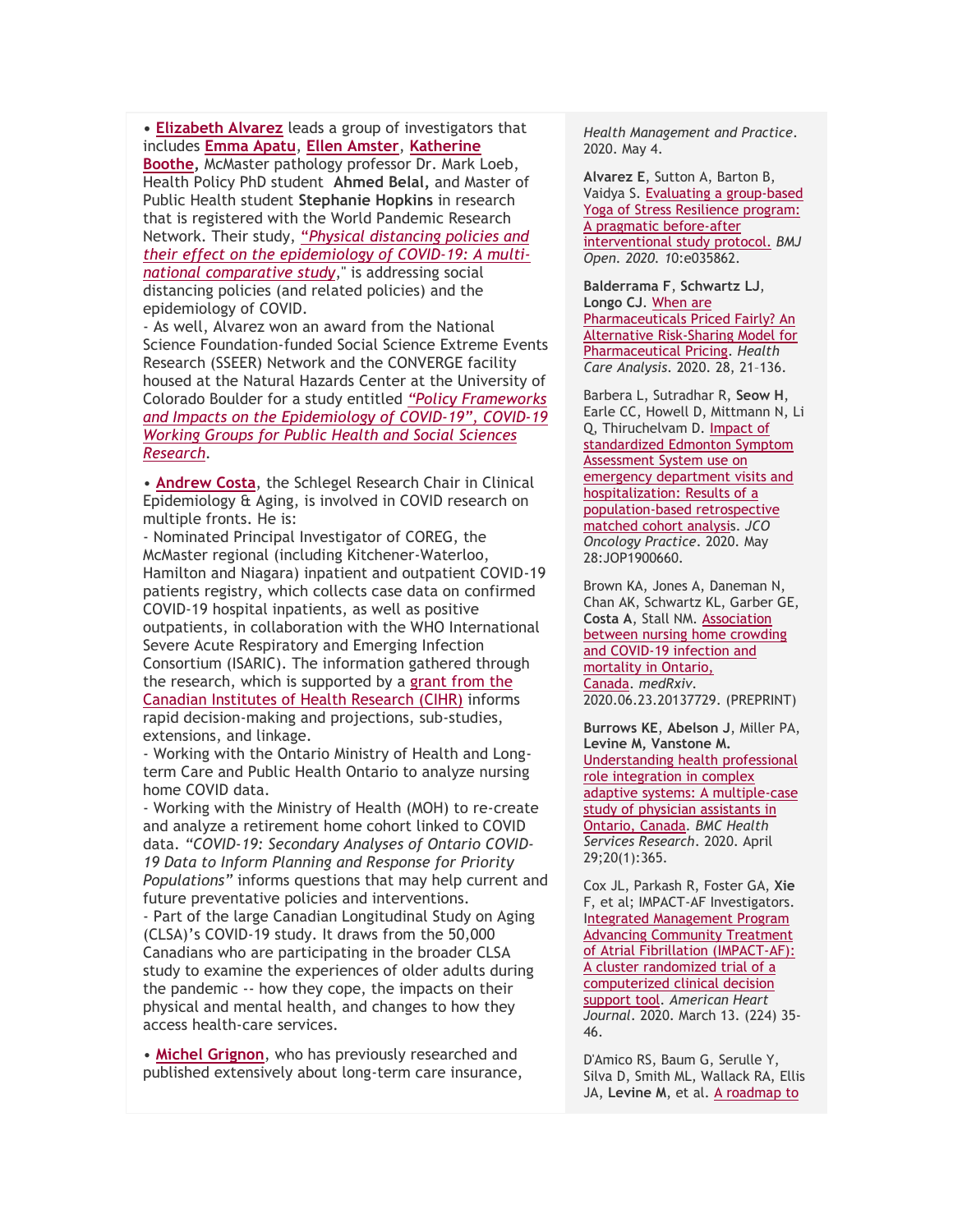has been sharing his knowledge about the topic within the context of the COVID-19 pandemic.

• **John [Lavis](https://newsletters.cubiclefugitive.com/t/y-l-uhskid-gkhitzlj-m/)**, Director of the [McMaster](https://newsletters.cubiclefugitive.com/t/y-l-uhskid-gkhitzlj-c/) Health Forum, coleads [COVID-END,](https://newsletters.cubiclefugitive.com/t/y-l-uhskid-gkhitzlj-q/) a global partnership of more than 40 evidence synthesis, Health Technology Assessment (HTA) and guideline groups. The Forum/Rapid Improvement Support and Exchange (RISE) staff are facilitating this work. The Forum is also preparing [rapid-evidence](https://newsletters.cubiclefugitive.com/t/y-l-uhskid-gkhitzlj-a/) profiles as part of the MOH's evidence [synthesis](https://newsletters.cubiclefugitive.com/t/y-l-uhskid-gkhitzlj-a/) platform to support provincial decision-making with very short turnaround times. These include documents on [identifying](https://newsletters.cubiclefugitive.com/t/y-l-uhskid-gkhitzlj-f/) strategies for dealing with [pandemic-related](https://newsletters.cubiclefugitive.com/t/y-l-uhskid-gkhitzlj-f/) mental health and [addictions](https://newsletters.cubiclefugitive.com/t/y-l-uhskid-gkhitzlj-f/) issues and other [resources](https://newsletters.cubiclefugitive.com/t/y-l-uhskid-gkhitzlj-z/) to support [decision-makers](https://newsletters.cubiclefugitive.com/t/y-l-uhskid-gkhitzlj-z/) as they respond to the challenges presented by the COVID-19 pandemic.

• **Mitch [Levine](https://newsletters.cubiclefugitive.com/t/y-l-uhskid-gkhitzlj-v/)** is involved in research into the impact of COVID-19 on the experience of rheumatology patients. More than 12,000 patients with rheumatic diseases are being surveyed to evaluate how the existence of COVID-19 in the community affects this potentially vulnerable population. The primary goal is to determine whether the presence of specific rheumatic diseases or medications may place these patients at a greater or decreased risk of developing COVID-19. Researchers will evaluate how the pandemic affects their choices to continue medications, how it affects the control of their disease, mental health, and how they communicate with their rheumatologists. PhD student **Kevin Kennedy**, supervised by **[Feng](https://newsletters.cubiclefugitive.com/t/y-l-uhskid-gkhitzlj-e/) Xie**, is also involved in the research.

• **Lisa [Schwartz](https://newsletters.cubiclefugitive.com/t/y-l-uhskid-gkhitzlj-s/)**, McMaster's Arnold L. Johnson Chair in Health Care Ethics, is a member of advisory committees for both the World Health Organization (WHO) and the Ontario government that are providing guidance to health and political officials on ethical issues related to the pandemic, and to [advisory](https://newsletters.cubiclefugitive.com/t/y-l-uhskid-gkhitzlj-g/) boards related to COVID clinical [studies.](https://newsletters.cubiclefugitive.com/t/y-l-uhskid-gkhitzlj-g/) She is also involved with several research studies:

- She is Co-Principal Investigator with McGill University's Matthew Hunt in the study *"Ethical tensions of implementing research during a crisis: Understanding moral experiences of healthcare providers caring for patients who are enrolled in CoViD-19 clinical trials,*" led by Health Research Methodology PhD candidate **[Rachel](https://newsletters.cubiclefugitive.com/t/y-l-uhskid-gkhitzlj-w/) [Yantzi](https://newsletters.cubiclefugitive.com/t/y-l-uhskid-gkhitzlj-w/)** for her doctoral work, supervised by Schwartz. - Schwartz is also on the advisory committee for a national CIHR-funded study led by McMaster's Dr. Donald Arnold entitled "*A [randomized](https://newsletters.cubiclefugitive.com/t/y-l-uhskid-gkhitzlj-yd/) open-label trial of [convalescent](https://newsletters.cubiclefugitive.com/t/y-l-uhskid-gkhitzlj-yd/) plasma for hospitalized adults with acute COVID-19 respiratory illness [\(CONCOR-1\)](https://newsletters.cubiclefugitive.com/t/y-l-uhskid-gkhitzlj-yd/)"*

- She has presented and moderated a number of global webinars related to the ethical issues associated with the provision of health care during the pandemic, including a

reopening a [neurosurgical](https://newsletters.cubiclefugitive.com/t/y-l-uhskid-gkhitzlj-dd/) practice in the age of [COVID-19.](https://newsletters.cubiclefugitive.com/t/y-l-uhskid-gkhitzlj-dd/) *World Neurosurgery*. 2020. July. 139:289- 293.

Denburg AE, **Abelson J**, Chen S, **Hurley J**, Ungar W. Does [moral](https://newsletters.cubiclefugitive.com/t/y-l-uhskid-gkhitzlj-dh/) [reasoning](https://newsletters.cubiclefugitive.com/t/y-l-uhskid-gkhitzlj-dh/) influence public values for health care priority [setting?:](https://newsletters.cubiclefugitive.com/t/y-l-uhskid-gkhitzlj-dh/) A [population-based](https://newsletters.cubiclefugitive.com/t/y-l-uhskid-gkhitzlj-dh/) randomized stated [preference](https://newsletters.cubiclefugitive.com/t/y-l-uhskid-gkhitzlj-dh/) survey. *Health Policy*. 2020. May 13.

Dixon PR, **Feeny D**, Tomlinson G, Cushing S, Chen JM, Krahn MD. [Health-related](https://newsletters.cubiclefugitive.com/t/y-l-uhskid-gkhitzlj-dk/) quality of life changes [associated](https://newsletters.cubiclefugitive.com/t/y-l-uhskid-gkhitzlj-dk/) with hearing [loss.](https://newsletters.cubiclefugitive.com/t/y-l-uhskid-gkhitzlj-dk/) *JAMA Otolaryngol Head Neck Surgery.* 2020. May 14.

**Grignon M**, Pollex S. The [case](https://newsletters.cubiclefugitive.com/t/y-l-uhskid-gkhitzlj-du/) for public long-term care [insurance.](https://newsletters.cubiclefugitive.com/t/y-l-uhskid-gkhitzlj-du/) *Policy Options*. 2020. May 25.

Helpman L, Pond GR, Elit L, **Anderson LN**, **Seow H**. [Endometrial](https://newsletters.cubiclefugitive.com/t/y-l-uhskid-gkhitzlj-hl/) cancer [presentation](https://newsletters.cubiclefugitive.com/t/y-l-uhskid-gkhitzlj-hl/) Is associated with social [determinants](https://newsletters.cubiclefugitive.com/t/y-l-uhskid-gkhitzlj-hl/) of health in a public [healthcare](https://newsletters.cubiclefugitive.com/t/y-l-uhskid-gkhitzlj-hl/) system: A [population-based](https://newsletters.cubiclefugitive.com/t/y-l-uhskid-gkhitzlj-hl/) cohort study. *Gynecologic Oncology.* 2020. Apr 27. pii: S0090-8258(20)30993-8.

Javed AA, Aljied R, Allison DJ, **Anderson LN**, Ma J, Raina P. [Body](https://newsletters.cubiclefugitive.com/t/y-l-uhskid-gkhitzlj-hr/) mass index and all‐cause [mortality](https://newsletters.cubiclefugitive.com/t/y-l-uhskid-gkhitzlj-hr/) in older adults: A [scoping](https://newsletters.cubiclefugitive.com/t/y-l-uhskid-gkhitzlj-hr/) review of [observational](https://newsletters.cubiclefugitive.com/t/y-l-uhskid-gkhitzlj-hr/) studies. *Obesity Reviews*. 2020.

Jarvis T, Scott F, El-Jardali F, **Alvarez E**. Defining and [classifying](https://newsletters.cubiclefugitive.com/t/y-l-uhskid-gkhitzlj-hy/) public health [systems:](https://newsletters.cubiclefugitive.com/t/y-l-uhskid-gkhitzlj-hy/) a critical [interpretive](https://newsletters.cubiclefugitive.com/t/y-l-uhskid-gkhitzlj-hy/) synthesis. *Health Research Policy & Systems*. 2020. 18, 68.

Jones A, Bronskill SE, **Seow H**, Junek M, **Feeny D**, **Costa AP.** [Associations](https://newsletters.cubiclefugitive.com/t/y-l-uhskid-gkhitzlj-hj/) between continuity of primary and specialty [physician](https://newsletters.cubiclefugitive.com/t/y-l-uhskid-gkhitzlj-hj/) care and use of [hospital-based](https://newsletters.cubiclefugitive.com/t/y-l-uhskid-gkhitzlj-hj/) care among [community-dwelling](https://newsletters.cubiclefugitive.com/t/y-l-uhskid-gkhitzlj-hj/) older adults with [complex](https://newsletters.cubiclefugitive.com/t/y-l-uhskid-gkhitzlj-hj/) care needs. PLOS ONE. 2020.15: e0234205.

Jones A, Bronskill S, **Seow H**, **Feeny D**, Lapointe-Shaw L, Mowbray F, **Costa A**. [Physician](https://newsletters.cubiclefugitive.com/t/y-l-uhskid-gkhitzlj-ht/) home visit [patterns](https://newsletters.cubiclefugitive.com/t/y-l-uhskid-gkhitzlj-ht/) and hospital use [among](https://newsletters.cubiclefugitive.com/t/y-l-uhskid-gkhitzlj-ht/) older adults with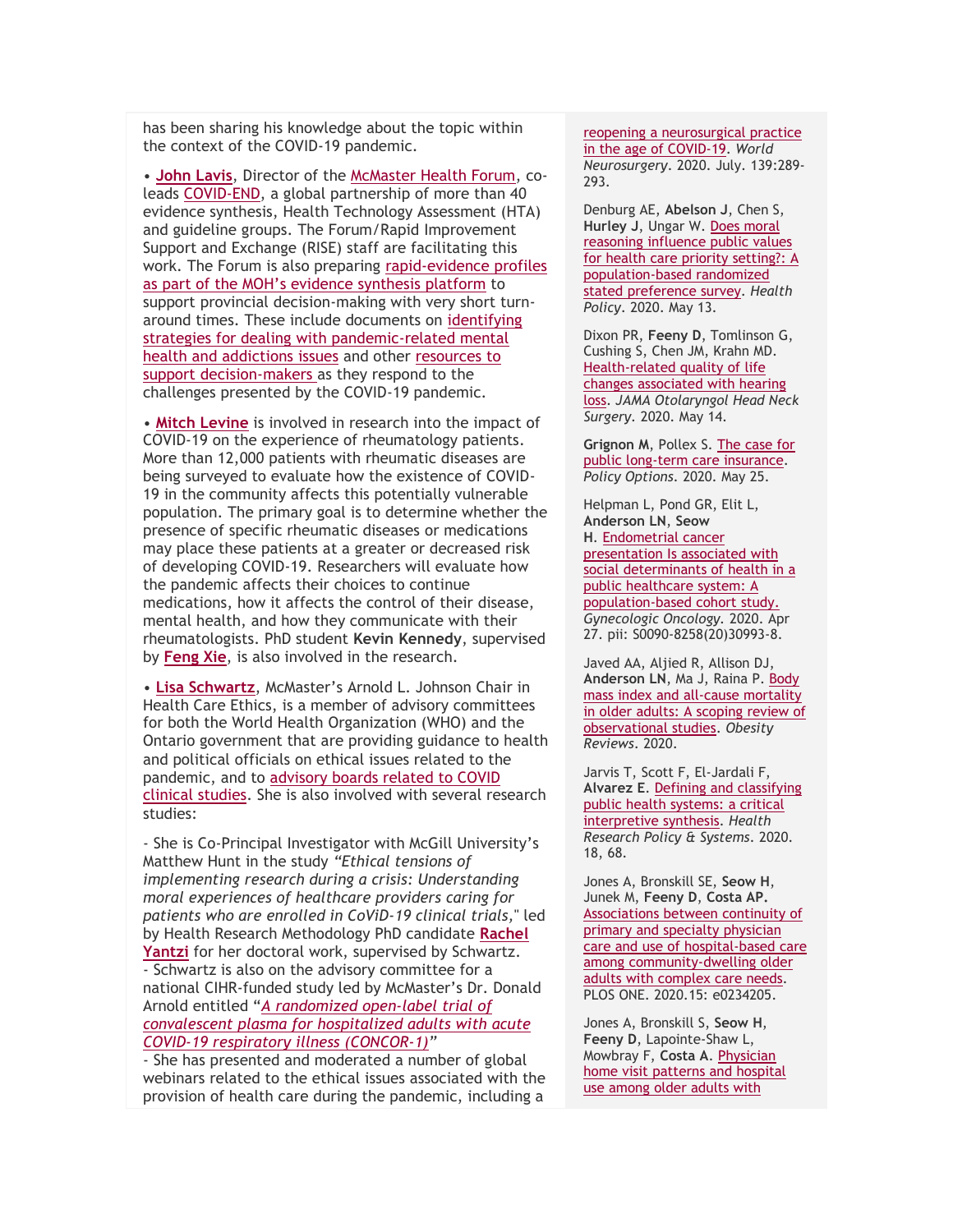webinar entitled "*Beyond 'good [enough':](https://newsletters.cubiclefugitive.com/t/y-l-uhskid-gkhitzlj-yh/) How to engage [communities](https://newsletters.cubiclefugitive.com/t/y-l-uhskid-gkhitzlj-yh/) with COVID-19 research quickly and [effectively"](https://newsletters.cubiclefugitive.com/t/y-l-uhskid-gkhitzlj-yh/)* that drew from her advisory work for a WHO task force on Good [Participatory](https://newsletters.cubiclefugitive.com/t/y-l-uhskid-gkhitzlj-yk/) Practices in Emerging [Pathogens.](https://newsletters.cubiclefugitive.com/t/y-l-uhskid-gkhitzlj-yk/)

**• Hsien [Seow,](https://newsletters.cubiclefugitive.com/t/y-l-uhskid-gkhitzlj-yu/)** who holds the Canada Research Chair in Palliative Care and Health System Innovation, is Principal Investigator in a study looking at *"The #Caremongering social media campaign: Understanding its impact and adaptability to combat social isolation among older adults affected by COVID-19"*. **Julia [Abelson](https://newsletters.cubiclefugitive.com/t/y-l-uhskid-gkhitzlj-jl/)** is a coinvestigator on the study, which is funded by the [McMaster](https://newsletters.cubiclefugitive.com/t/y-l-uhskid-gkhitzlj-jr/) Institute for Research on Aging (MIRA).

• **Arthur [Sweetman,](https://newsletters.cubiclefugitive.com/t/y-l-uhskid-gkhitzlj-jy/)** Ontario Research Chair in Health Human Resources, is a member of an [external](https://newsletters.cubiclefugitive.com/t/y-l-uhskid-gkhitzlj-jj/) advisory group appointed by the provincial [government](https://newsletters.cubiclefugitive.com/t/y-l-uhskid-gkhitzlj-jj/) in February to provide strategic advice on staffing in the long-term care sector across the province.

• Postdoctoral fellow **Irene [Mussio](https://newsletters.cubiclefugitive.com/t/y-l-uhskid-gkhitzlj-jt/)** is involved in a study with colleagues at the University of Wisconsin entitled *"Changes in higher order risk attitudes during a pandemic: the impact of rapid increases in health background risk on financial decisions."*

#### **Grants, accolades for MPH program**

**[Emma](https://newsletters.cubiclefugitive.com/t/y-l-uhskid-gkhitzlj-ji/) Apatu**, Director of McMaster's [Master](https://newsletters.cubiclefugitive.com/t/y-l-uhskid-gkhitzlj-jd/) of Public Health [Program](https://newsletters.cubiclefugitive.com/t/y-l-uhskid-gkhitzlj-jd/) (MPH) and co-investigators have been awarded a Leadership in Teaching and Learning Fellowship from McMaster's MacPherson Institute for *["Transforming](https://newsletters.cubiclefugitive.com/t/y-l-uhskid-gkhitzlj-jh/) the Master of Public Health Program to Meet [Workforce](https://newsletters.cubiclefugitive.com/t/y-l-uhskid-gkhitzlj-jh/) Needs".*

As well, Apatu and co-investigators including **[Elizabeth](https://newsletters.cubiclefugitive.com/t/y-l-uhskid-gkhitzlj-jk/) [Alvarez](https://newsletters.cubiclefugitive.com/t/y-l-uhskid-gkhitzlj-jk/)** and **Laura [Anderson](https://newsletters.cubiclefugitive.com/t/y-l-uhskid-gkhitzlj-ju/)**, also received a PALAT grant for *Integration of InPlace Software in the MPH Program.*

#### **Honours**

**Arthur [Sweetman](https://newsletters.cubiclefugitive.com/t/y-l-uhskid-gkhitzlj-tl/)**, the Ontario Research Chair in Health Human Resources, was awarded McMaster's Faculty of Social Sciences' Impact Award for 2020. It is given to an individual or team whose research has had important:

- intellectual or academic impacts and/or
- community, cultural, social and/or economic impacts.

#### **Media**

**Ellen [Amster](https://newsletters.cubiclefugitive.com/t/y-l-uhskid-gkhitzlj-tr/)**, the McMaster Hannah Chair in the History of Medicine, wrote an article for *The Conversation* abou[t](https://newsletters.cubiclefugitive.com/t/y-l-uhskid-gkhitzlj-ty/) what the past can tell us about [COVID-19](https://newsletters.cubiclefugitive.com/t/y-l-uhskid-gkhitzlj-ty/) and our

functional [impairments.](https://newsletters.cubiclefugitive.com/t/y-l-uhskid-gkhitzlj-ht/) *Journal of the American Geriatrics Society*. 2020. June 24.

McDonald S, Yu M, Van Blyderveen S, Schmid L., Sword W, **Vanstone M**, Biringer A, Beyene J. [Prediction](https://newsletters.cubiclefugitive.com/t/y-l-uhskid-gkhitzlj-hi/) of excess [pregnancy](https://newsletters.cubiclefugitive.com/t/y-l-uhskid-gkhitzlj-hi/) weight gain using [psychological,](https://newsletters.cubiclefugitive.com/t/y-l-uhskid-gkhitzlj-hi/) physical, and social [predictors:](https://newsletters.cubiclefugitive.com/t/y-l-uhskid-gkhitzlj-hi/) A validated model in a [prospective](https://newsletters.cubiclefugitive.com/t/y-l-uhskid-gkhitzlj-hi/) cohort [study.](https://newsletters.cubiclefugitive.com/t/y-l-uhskid-gkhitzlj-hi/) *PLOS One*. 2020. 15(6):e0233774.

Mercuri M, Upshur RE, **Gafni A**. Guidelines should not [recommend](https://newsletters.cubiclefugitive.com/t/y-l-uhskid-gkhitzlj-hd/) the type of [decision-making](https://newsletters.cubiclefugitive.com/t/y-l-uhskid-gkhitzlj-hd/) for the medical [encounter.](https://newsletters.cubiclefugitive.com/t/y-l-uhskid-gkhitzlj-hd/) *Patient Education & Counseling*. 2020. May 15. pii: S0738-3991(20)30282-2.

Mowbray F, Zargoush M, Jones A, de Wit K, **Costa A**[. Predicting](https://newsletters.cubiclefugitive.com/t/y-l-uhskid-gkhitzlj-hh/) hospital [admission](https://newsletters.cubiclefugitive.com/t/y-l-uhskid-gkhitzlj-hh/) for older emergency [department](https://newsletters.cubiclefugitive.com/t/y-l-uhskid-gkhitzlj-hh/) patients: Insights from machine [learning.](https://newsletters.cubiclefugitive.com/t/y-l-uhskid-gkhitzlj-hh/) *International Journal of Medical Informatics*. 2020. August;140:104163.

**Mulvale G**, **Green J**, Miatello A, Cassidy A, **Martens T**. [Finding](https://newsletters.cubiclefugitive.com/t/y-l-uhskid-gkhitzlj-hk/) harmony within [dissonance:](https://newsletters.cubiclefugitive.com/t/y-l-uhskid-gkhitzlj-hk/) Engaging [patients,](https://newsletters.cubiclefugitive.com/t/y-l-uhskid-gkhitzlj-hk/) [family/caregivers](https://newsletters.cubiclefugitive.com/t/y-l-uhskid-gkhitzlj-hk/) and service [providers](https://newsletters.cubiclefugitive.com/t/y-l-uhskid-gkhitzlj-hk/) in research to [fundamentally](https://newsletters.cubiclefugitive.com/t/y-l-uhskid-gkhitzlj-hk/) restructure [relationships](https://newsletters.cubiclefugitive.com/t/y-l-uhskid-gkhitzlj-hk/) through integrative [dynamics.](https://newsletters.cubiclefugitive.com/t/y-l-uhskid-gkhitzlj-hk/) *Health Expectations*. 2020. March 19.

Neville T, Takaoka A, Clarke F, Sadik M, **Vanstone M**, et al. [Keepsakes](https://newsletters.cubiclefugitive.com/t/y-l-uhskid-gkhitzlj-hu/) at the end of life. *Journal of Pain and Symptom Management*. 2020. June 21.

Parackal A, **Tarride JE**, **Xie F**, **Blackhouse G**, Hoogenes J, Matsumoto ED, Hylton D, Hanna W, Adili A, Shayegan B. [Economic](https://newsletters.cubiclefugitive.com/t/y-l-uhskid-gkhitzlj-kl/) evaluation of [robot-assisted](https://newsletters.cubiclefugitive.com/t/y-l-uhskid-gkhitzlj-kl/) radical [prostatectomy](https://newsletters.cubiclefugitive.com/t/y-l-uhskid-gkhitzlj-kl/) compared to open radical [prostatectomy](https://newsletters.cubiclefugitive.com/t/y-l-uhskid-gkhitzlj-kl/) for prostate cancer [treatment](https://newsletters.cubiclefugitive.com/t/y-l-uhskid-gkhitzlj-kl/) in Ontario, [Canada.](https://newsletters.cubiclefugitive.com/t/y-l-uhskid-gkhitzlj-kl/) *Canadian Urological Association Journal*. 2020 Apr 28. doi: 10.5489/cuaj.6376.

Patel T, Christy K, Grierson L, Shadd J, Farag A, O'Toole D, Lawson J, **Vanstone M**. [Clinician](https://newsletters.cubiclefugitive.com/t/y-l-uhskid-gkhitzlj-kr/)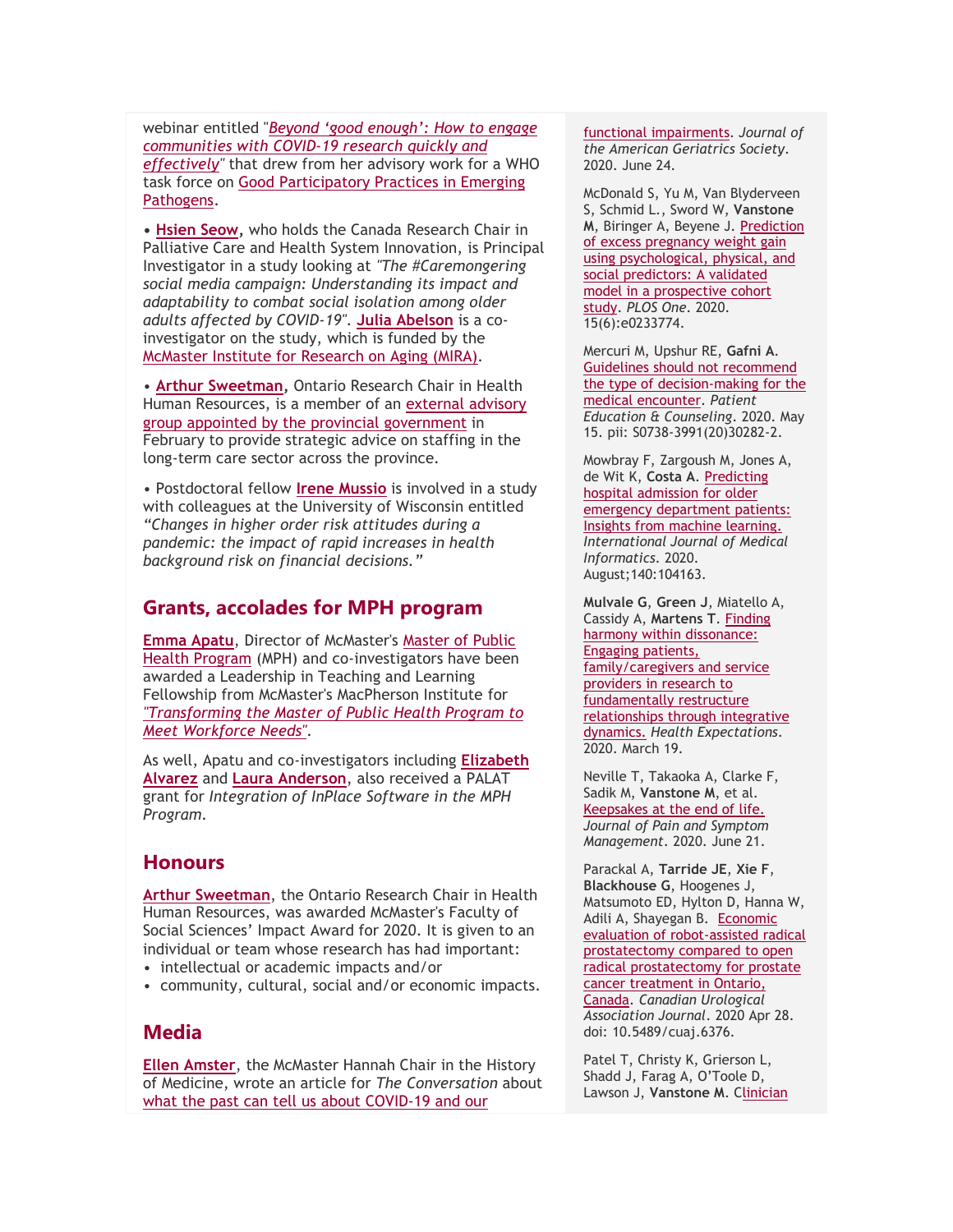[future.](https://newsletters.cubiclefugitive.com/t/y-l-uhskid-gkhitzlj-ty/) As well, *Informed Consent* published her commentary entitled "*We are [George](https://newsletters.cubiclefugitive.com/t/y-l-uhskid-gkhitzlj-tj/) Floyd: How his Killing and COVID 19 made for an [American](https://newsletters.cubiclefugitive.com/t/y-l-uhskid-gkhitzlj-tj/) Spring"* about structural racism.

**[Andrew](https://newsletters.cubiclefugitive.com/t/y-l-uhskid-gkhitzlj-tt/) Costa** has spoken extensively with many media outlets, including [Global](https://newsletters.cubiclefugitive.com/t/y-l-uhskid-gkhitzlj-ti/) News, about the impact that the age and design of older long-term care homes has on the risk and infection-control outcomes of the COVID-19 pandemic.

He was also quoted in the *Hamilton [Spectator](https://newsletters.cubiclefugitive.com/t/y-l-uhskid-gkhitzlj-td/)* in an article about a personal support worker who had worked in the Rosslyn Retirement Residence and also worked for an agency that provided in-home care for an elderly couple. The worker contracted COVID-19 and infected the couple, one of whom died.

Costa also spoke to Global News about [what](https://newsletters.cubiclefugitive.com/t/y-l-uhskid-gkhitzlj-th/) can be done to make [long-term](https://newsletters.cubiclefugitive.com/t/y-l-uhskid-gkhitzlj-th/) care (LTC) facilities safe for family members to start visiting the [residents,](https://newsletters.cubiclefugitive.com/t/y-l-uhskid-gkhitzlj-th/) and for residents to venture out again.

**Michel [Grignon](https://newsletters.cubiclefugitive.com/t/y-l-uhskid-gkhitzlj-tk/)** was interviewed on CHCH-TV on May 27 about Ontario's over-reliance on long-term care facilities for seniors and the need to decrease the number of privately owned long-term care homes.

**[Hsien](https://newsletters.cubiclefugitive.com/t/y-l-uhskid-gkhitzlj-tu/) Seow** spoke to CBC radio on April 23 for a story about using COVID tracking apps on cell phones entitled: *"Can we [protect](https://newsletters.cubiclefugitive.com/t/y-l-uhskid-gkhitzlj-il/) digital privacy amid push to use phone data to fight [COVID-19](https://newsletters.cubiclefugitive.com/t/y-l-uhskid-gkhitzlj-il/) spread?"*

[Health](https://newsletters.cubiclefugitive.com/t/y-l-uhskid-gkhitzlj-ir/) Policy PhD Student **Dr. Amina Jabbar**, a geriatrician and medical doctor, wrote an opinion piece for the *Toronto Star* with Dr. Danyaal Raza, Chair of Canadian Doctors for Medicare, about [keeping](https://newsletters.cubiclefugitive.com/t/y-l-uhskid-gkhitzlj-iy/) profit out of [long-term](https://newsletters.cubiclefugitive.com/t/y-l-uhskid-gkhitzlj-iy/) care. She also joined Ontario New Democratic Party (NDP) leader Andrea Horwath for an online news conference in advance of a virtual NDP summit about the future of long-term care. Their [conversation](https://newsletters.cubiclefugitive.com/t/y-l-uhskid-gkhitzlj-ij/) was covered by media outlets around the [province.](https://newsletters.cubiclefugitive.com/t/y-l-uhskid-gkhitzlj-ij/) Jabbar is supervised by **[Andrew](https://newsletters.cubiclefugitive.com/t/y-l-uhskid-gkhitzlj-it/) Costa**.

## **Graduate students**

[Health](https://newsletters.cubiclefugitive.com/t/y-l-uhskid-gkhitzlj-ii/) Policy PhD candidate **Ahmednur Ali** received the Keith Leppmann Teaching Assistant Excellence Award, a student-nominated award sponsored by the McMaster Graduate Student's Association. His supervisor is **[John](https://newsletters.cubiclefugitive.com/t/y-l-uhskid-gkhitzlj-id/) [Lavis.](https://newsletters.cubiclefugitive.com/t/y-l-uhskid-gkhitzlj-id/)**

MD/PhD student **Alice Cavanagh** and PhD student **Manisha Pahwa** have each been awarded CIHR\_IRSC doctoral scholarships (valued at \$105,000 each over three [responses](https://newsletters.cubiclefugitive.com/t/y-l-uhskid-gkhitzlj-kr/) to legal requests for hastened death: a [systematic](https://newsletters.cubiclefugitive.com/t/y-l-uhskid-gkhitzlj-kr/) review and [meta-synthesis](https://newsletters.cubiclefugitive.com/t/y-l-uhskid-gkhitzlj-kr/) of [qualitative](https://newsletters.cubiclefugitive.com/t/y-l-uhskid-gkhitzlj-kr/) research. *BMJ Supportive & Palliative Care.* 2020.

**Vanstone M,** et al. [Building](https://newsletters.cubiclefugitive.com/t/y-l-uhskid-gkhitzlj-ky/) [organizational](https://newsletters.cubiclefugitive.com/t/y-l-uhskid-gkhitzlj-ky/) compassion amongst teams delivering [end-of-life](https://newsletters.cubiclefugitive.com/t/y-l-uhskid-gkhitzlj-ky/) care in the ICU: The Three Wishes [Project.](https://newsletters.cubiclefugitive.com/t/y-l-uhskid-gkhitzlj-ky/) 2020. *Palliative Medicine.*

**Walli-Attaei M**, Joseph P, Rosengren A, Chow CK, Sangarajan S, Lear SA, et al. [Variations](https://newsletters.cubiclefugitive.com/t/y-l-uhskid-gkhitzlj-kj/) [between](https://newsletters.cubiclefugitive.com/t/y-l-uhskid-gkhitzlj-kj/) women and men in risk factors, treatments, [cardiovascular](https://newsletters.cubiclefugitive.com/t/y-l-uhskid-gkhitzlj-kj/) disease [incidence](https://newsletters.cubiclefugitive.com/t/y-l-uhskid-gkhitzlj-kj/) and death in 27 high-income, [middle-income,](https://newsletters.cubiclefugitive.com/t/y-l-uhskid-gkhitzlj-kj/) and [low-income](https://newsletters.cubiclefugitive.com/t/y-l-uhskid-gkhitzlj-kj/) countries (PURE): a [prospective](https://newsletters.cubiclefugitive.com/t/y-l-uhskid-gkhitzlj-kj/) cohort study. *The Lancet*. 2020. May.

Wang C, **Sweetman A**. [Delisting](https://newsletters.cubiclefugitive.com/t/y-l-uhskid-gkhitzlj-kt/) eye [examinations](https://newsletters.cubiclefugitive.com/t/y-l-uhskid-gkhitzlj-kt/) from public health [insurance:](https://newsletters.cubiclefugitive.com/t/y-l-uhskid-gkhitzlj-kt/) Empirical evidence from Canada [regarding](https://newsletters.cubiclefugitive.com/t/y-l-uhskid-gkhitzlj-kt/) impacts on patients and [providers.](https://newsletters.cubiclefugitive.com/t/y-l-uhskid-gkhitzlj-kt/) *Health Policy*. 2020. Mar 19. pii: S0168-8510(20)30056-7.

Wang J, Griffiths C, Simunovic M, Parpia S, Gu CS, **Gafni A**, et al. [Simultaneous](https://newsletters.cubiclefugitive.com/t/y-l-uhskid-gkhitzlj-ki/) versus staged resection for [synchronous](https://newsletters.cubiclefugitive.com/t/y-l-uhskid-gkhitzlj-ki/) colorectal liver [metastases:](https://newsletters.cubiclefugitive.com/t/y-l-uhskid-gkhitzlj-ki/) A [population-based](https://newsletters.cubiclefugitive.com/t/y-l-uhskid-gkhitzlj-ki/) cost analysis in Ontario, Canada - Health [economic](https://newsletters.cubiclefugitive.com/t/y-l-uhskid-gkhitzlj-ki/) [evaluation.](https://newsletters.cubiclefugitive.com/t/y-l-uhskid-gkhitzlj-ki/) *International Journal of Surgery*. 2020. (78) 75-82.

## **Forward this email**

Do you know someone who might be interested in receiving this newsletter?